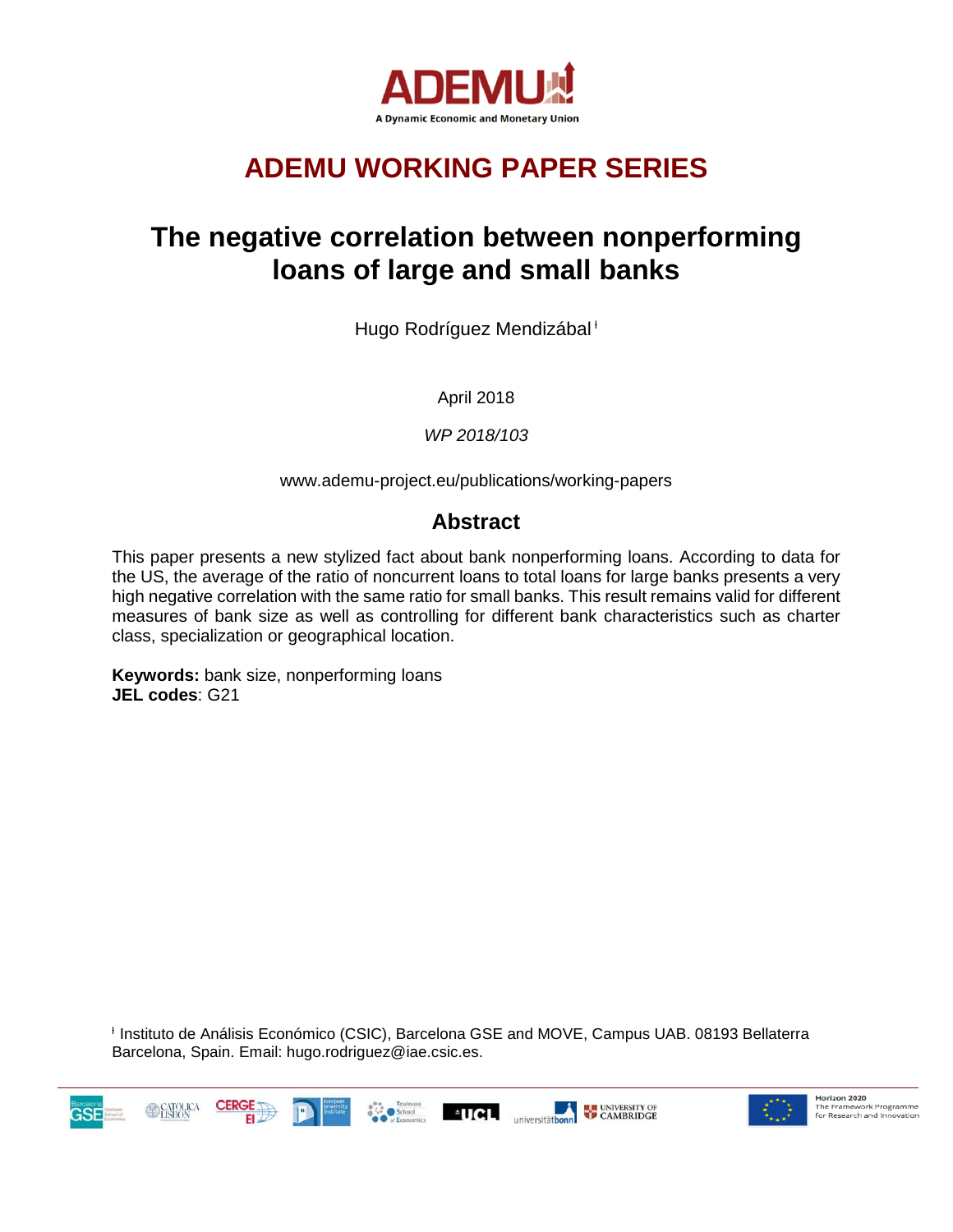

## **Acknowledgments**

This is a substantial update of a previous paper circulated with the title "The correlation of nonperforming loans between large and small banks". I would like to acknowledge the financial support from the Spanish Ministry of Economy and Competitiveness, through the Severo Ochoa Programme for Centres of Excellence in R&D (SEV-2015-0563) and through grant ECO2016- 76734-P (AEI/FEDER, UE) as well as that of the Generalitat de Catalunya through Grant 2017 SGR 1571. I am also grateful for financial support from the ADEMU project, "A Dynamic Economic and Monetary Union", funded by the European Union's Horizon 2020 Program under grant agreement No 649396. Yifei Lu provided excellent research assistance. All errors are my responsibility.

This is an Open Access article distributed under the terms of the Creative Commons Attribution License Creative Commons Attribution 4.0 International, which permits unrestricted use, distribution and reproduction in any medium provided that the original work is properly attributed.



\_\_\_\_\_\_\_\_\_\_\_\_\_\_\_\_\_\_\_\_\_\_\_\_\_





The ADEMU Working Paper Series is being supported by the European Commission Horizon 2020 European Union funding for Research & Innovation, grant agreement No 649396.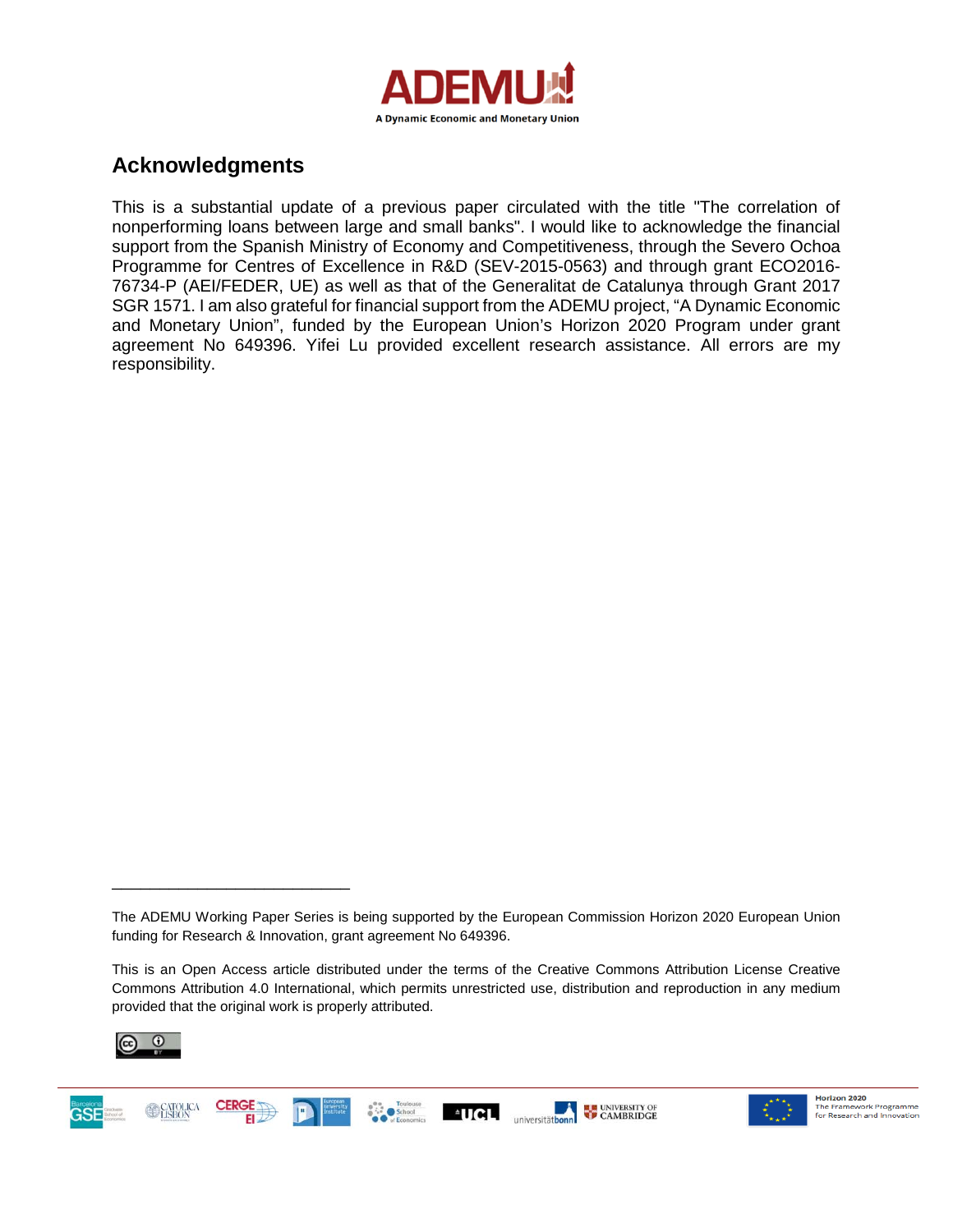### 1 Introduction

This short paper presents a new stylized fact about bank nonperforming loans. According to data for the US, the average of the ratio of noncurrent loans to total loans (from now on the NCL ratio) for large banks presents a very high negative correlation with the same ratio for small banks. This result remains valid for different measures of bank size as well as after controlling for different bank characteristics such as charter class, specialization or geographical location.

There are a few papers analyzing how the size of a bank affects, at the bank level, the amount of nonperforming loans. Using data for Texas banks for the period 1980-1990, Clair [1] finds that larger banks tend to have higher nonperforming loan ratios. Although size is not a significant explanatory variable, Solttila and Vihriälä [4] find that, for Finnish banks in the 80s and 90s, loan growth is one of the major determinants of nonperforming assets later on. This result is in line with the conclusions of Salas and Saurina [3] for Spanish banks although these authors in addition also find that bank size is negatively related with problematic loans. The aim of the present paper is not to look at how size affects unpaid loans but how the time series behavior of nonperforming loans in large banks correlates with that of small banks.

### 2 The Data

The data used in this paper is taken from the database *Statistics on Depository* Institutions provided by the Federal Deposit Insurance Corporation (FDIC) and available at www.fdic.gov. This data is obtained from the Federal Financial Institution Examination Council (FFIEC) Consolidated Report of Condition and Income (also known as Call Reports) and the Office of Thrift Supervision (OTS) Thrift Financial Reports submitted by all FDIC-insured depository institutions. The data set spans from the last quarter of 1992 until the fourth quarter of 2017 which represent 101 periods of data. The number of depository institutions included in the sample has been decreasing over time, due to mergers and exits, a trend well documented in the literature.<sup>1</sup> At the end of 1992 there were 13973 institutions reporting while at the end of 2017 this number has been reduced to 5679, less than half of the original size of the sample.

The variables of interest for this study are Total assets/liabilities (asset), Total net loans and leases (lnlsnet), and Noncurrent loans and leases to total loans and leases (nclnlsr).<sup>2</sup> The FDIC defines Noncurrent loans as "the sum of loans and leases 90 days or more past due, and loans and leases in nonaccrual status". Of this database, I drop banks with (i) missing values for the variables of interest, (ii) ratios of loans to assets larger than 1 or smaller than 0 and (iii) Noncurrent loan ratios equal or smaller than 0 or larger than 20 percent as I attribute these values to measurement errors. These corrections reduce the

<sup>1</sup> See, among others, Janicki and Prescott [2].

<sup>2</sup>Acronyms from the original data set are in parenthesis.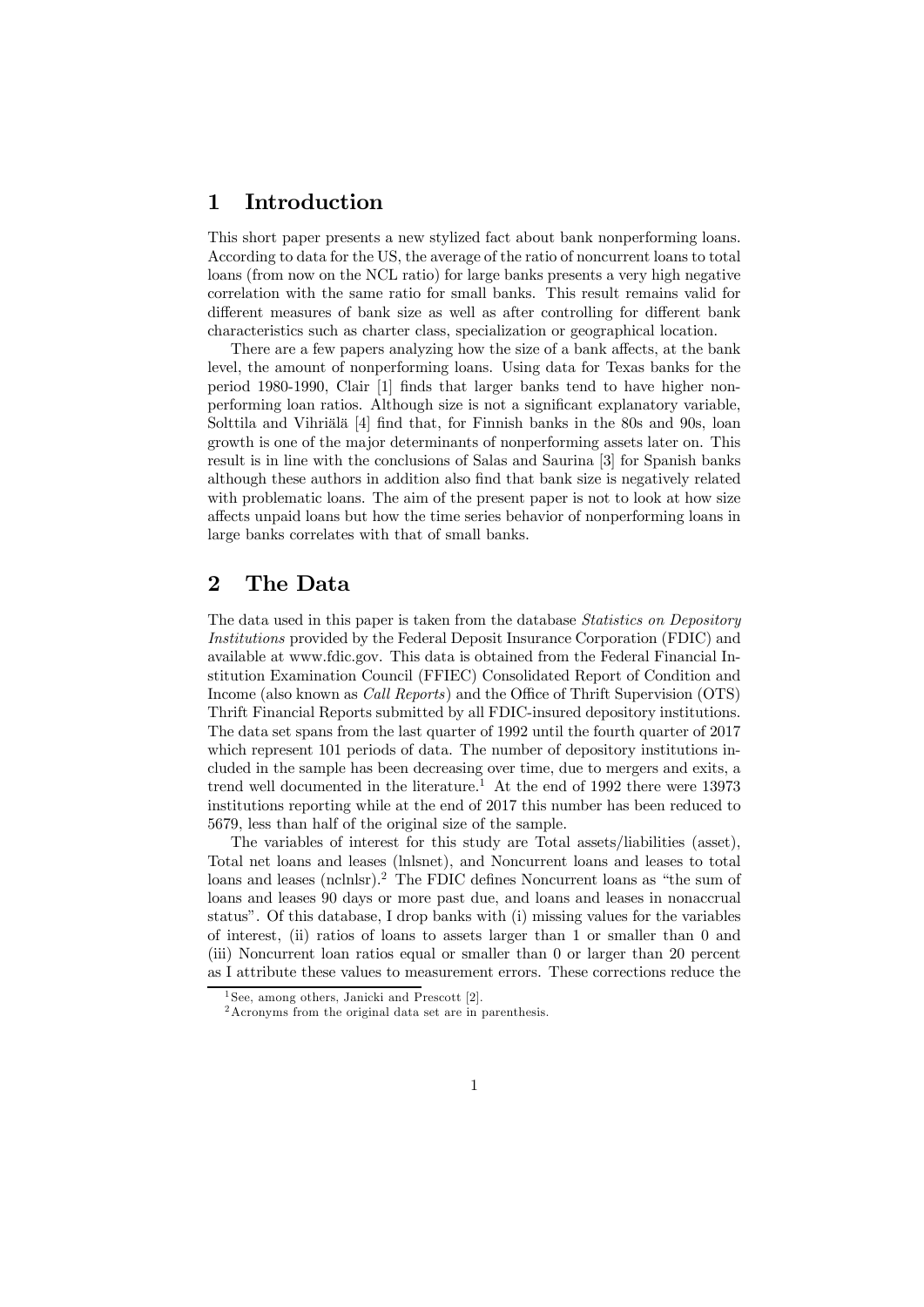sample size by little. This way, the total number of banks included in 1992 is 13004 while in 2017 is 5073.

I use Total assets/liabilities as a measure of bank size. As documented by Janicki and Prescott [2] the distribution of bank assets is highly skewed, with a large number of small banks and a few large banks. Furthermore, concentration has increased over time. In 1992, the largest 1 percent of banks (a total of 130 banks) held around 48 percent of total assets while at he end of 2017 the top 1 percent of banks (a total of 51 banks) held 75 percent of total assets.

Below I take each bank to be an observation. Thus, averages will be taken across banks without weighting by assets or total loans. This is done because, due to the high concentration present in the banking system, weighted statistics are driven by the top distribution of banks and miss the dynamics of the vast majority of banks which is precisely what this paper is pursuing to uncover.

### 3 Empirical results

#### 3.1 Whole sample

Figure 1 shows, for each quarter in the sample, the average NCL ratio for the whole distribution of banks (the grey solid line denoted as "average"). This average is computed as a simple mean (unweighted) of the Noncurrent loan ratio of each bank in the sample. The figure also includes, for each quarter, the average NCL ratio, for the largest and smallest banks by assets, with each group representing 10 percent of all banks (the series denoted as "large" and "small", respectively). Grey areas represent recessions as published by the NBER. The correlation between the average NCL ratios for small and large banks is very high, 0.93. However, we can see how NCL ratios are moving over time because the whole distribution is, itself, moving. To control for changes in the whole distribution, I subtract, for each observation, the average for the whole sample of the corresponding quarter. Figure 2 presents the averages of these differences for the largest and smallest banks. Now the two series have a strong negative correlation of -0.87.

To check whether this result is due to the particular split between large and small banks, Table 1 includes this correlation where small and large banks also represent, the bottom and top 1, 5, and 20 percent of all banks by size. The same pattern of strong negative correlation is also present in all these cases.

Furthermore, some may argue this result is due to the different impact the Great Recession may have had on nonperforming loans by small and large banks. To check this hypothesis the last two lines of Table 1 compute the same correlations for periods before and after the Great Recession. The first period covers from the fourth quarter of 1992 until the fourth quarter of 2006. The second period spans from the first quarter of 2007 until the fourth quarter of 2017. Again, the same strong negative correlation is a general feature of the data.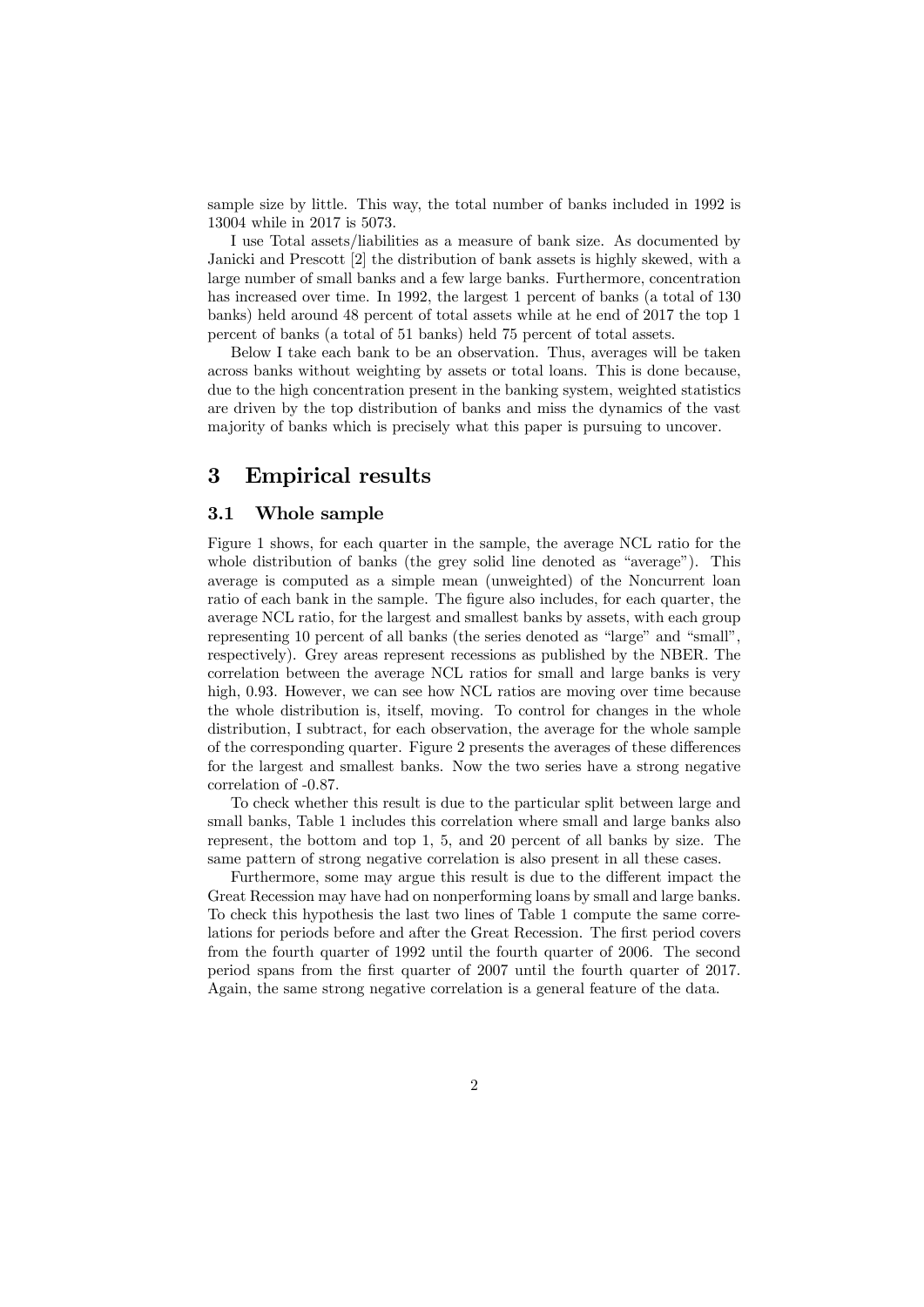| Table 1                                                  |         |                         |          |         |
|----------------------------------------------------------|---------|-------------------------|----------|---------|
| Correlations of NCL ratios between small and large banks |         |                         |          |         |
| Largest and smallest banks                               |         |                         |          |         |
|                                                          | $1\%$   |                         | 5\% 10\% | $20\%$  |
| Whole sample $(1992-2017)$                               |         | $-0.48$ $-0.80$ $-0.87$ |          | $-0.96$ |
| 1992-2006                                                | $-0.13$ | $-0.70$                 | $-0.82$  | $-0.95$ |
| 2007-2017                                                | $-0.54$ | $-0.82 - 0.91$          |          | $-0.98$ |

Figure 3 presents a more detailed view of the correlation pattern of nonperforming loans across banks. Each line in the figure shows the time series correlation between average NCL ratios (demeaned, as before, with respect to the population mean of the corresponding quarter) of a particular measure of top banks (in the Figure either the top 1, 5, 10, 30 or 50 percent of banks) with the average NCL ratio of any possible measure of bottom banks. Obviously, for a particular group of top banks, say the top  $x$  percent, the possible grouping of bottom banks range from the bottom 1 percent to the bottom  $100 - x$  percent. Furthermore, because NCL ratios are demeaned, the correlation between the top x percent of banks and the bottom  $100 - x$  percent of banks is always  $-1$ . In the Figure, the lowest correlation in absolute value is the one between the top and bottom 1 percent of banks (-0.48 percent). Nevertheless, we see that, independently of how we split the sample, all correlations are negative and most of them stay between -0.70 and -1.00.

To further understand the structure of the data, Figure 4 includes a snapshot of the correlations between NCL ratios across different percentiles of the bank asset distribution. To produce this figure, for each quarter in the database I divide the distribution of banks, ordered by assets, in 20 bins each representing 5 percent of banks. For each of these bins, I compute the difference between the average NCL ratio of the group with respect to the population average of the quarter. Then I compute the correlation of these differences across bins. Figure 4 shows the correlations of 5 of these bins with respect to the other groups. This way, the thin black line labelled " $p = 5$ " represents the correlation of the NCL ratio of the lowest 5 percent of banks by size and the average ratio of the other groups (everything as a difference of the corresponding period's population average). Obviously, this line starts at 1. We see how the correlation is strongly positive for groups close in size and very strongly negative for the top percentiles. Conversely, the thick black line labelled " $p = 100$ " represents the corresponding correlations with respect to the top 5 percent of banks (banks in the 95 to 100 percentiles). This series is the mirror image of the one for the bottom banks with positive correlations for other groups representing large banks and negative for groups of small banks.

In fact, there is a sense of monotonicity in these correlation patterns. The figure also includes the correlations of groups " $p = 25$ " (covering banks in the percentiles 20 to 25 of the population), " $p = 50$ " (percentiles 45 to 50) and  $v_{\rm p} = 75$ " (percentiles 70 to 75) with the other groups in which the sample is divided. To identify a group, just notice where the correlation reaches a value of 1. Interestingly enough, we can see how the correlations of the middle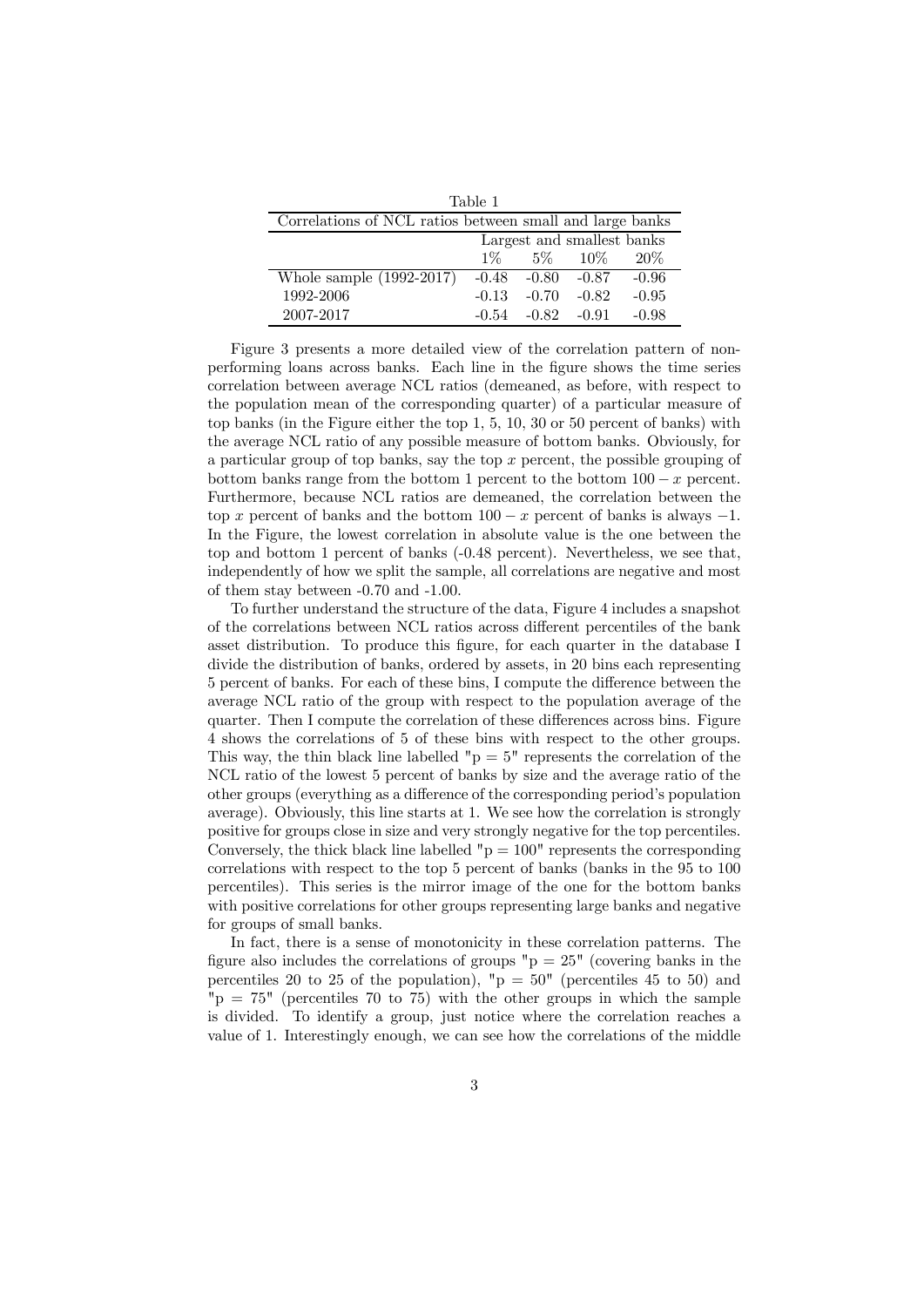groups in general remain between those of the extremes. That is, in general, the correlation of the group of banks " $p = 25$ " or " $p = 75$ " with any other group remain between that of " $p = 5$ " or " $p = 100$ " and that of " $p = 50$ " with respect the same group. Computations have been done for different splits (groups of banks representing 1, 2, 10 and 20 percent of the total population) and results in terms of shape and monotonicity remain the same.

#### 3.2 Splitting the sample

The empirical findings described above could be due to a particular distribution of banks across different bank characteristics such as charter classes, product specializations or geographical location. To check whether similar results hold for these bank characteristics, the same computations are done for a variety of subsamples. Because the number of banks decreases rapidly as the sample is divided in categories, I will show the main results for the top and bottom 5, 10 and 20 percent of the size distribution of banks of those categories with at least 100 observations per quarter.

The dimensions in which I split the sample are:

• Specialization. The FDIC classifies depository institutions in 9 categories according to their primary specialization in terms of asset concentration. Results are presented in Table 2. The conclusions remain valid for the classes with enough observations, namely, "Agricultural", "Commercial", "Mortgage", "Other specialization  $\langle$  \$1 Billion" and "All other  $\langle$  \$1 Billion". The four remaining classes had less than 100 observations for at lest a quarter.

|                                 | Table 2                                |         |         |         |
|---------------------------------|----------------------------------------|---------|---------|---------|
|                                 | Specialization                         |         |         |         |
|                                 | Observations<br>Largest/smallest banks |         |         |         |
| Specialization                  | $[\text{min-max}]$                     | $5\%$   | $10\%$  | 20\%    |
| Agricultural                    | $\overline{1193}$ -2732                | $-0.04$ | $-0.39$ | $-0.58$ |
| Commercial                      | $[2696 - 3157]$                        | $-0.53$ | $-0.78$ | $-0.93$ |
| Mortgage                        | $[380-2218]$                           | $-0.25$ | $-0.60$ | $-0.85$ |
| Other spec. $\langle$ \$1 Bill. | $[195 - 1175]$                         | $-0.13$ | $-0.05$ | $-0.45$ |
| All other $<$ $\$1$ Billion     | $[479-3200]$                           | $-0.42$ | $-0.47$ | $-0.42$ |

- *Charter class.* This is a classification code assigned by the FDIC based on the institution's charter type (commercial bank or savings institution), charter agent (state or federal), Federal Reserve membership status (Fed member, Fed nonmember) and its primary federal regulator (state chartered institutions are subject to both federal and state supervision). With this information, banks are classified in 6 categories:
	- 1.  $N =$  commercial bank, national (federal) charter and Fed member, supervised by the Office of the Comptroller of the Currency (OCC).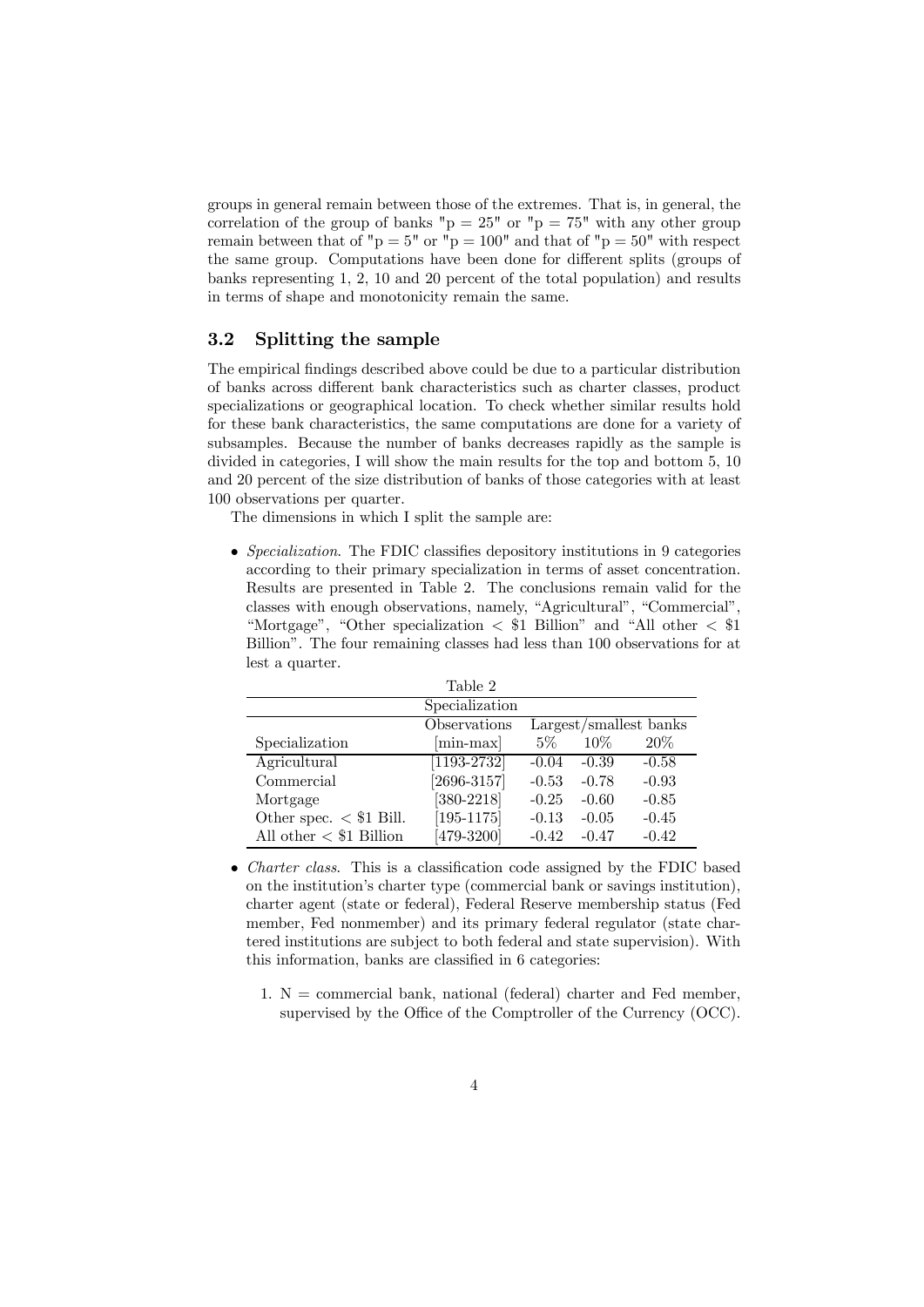- 2. SM = commercial or savings bank, state charter and Fed member, supervised by the Federal Reserve.
- 3. NM = commercial bank, state charter and Fed nonmember, supervised by the FDIC or OCC.
- 4. SB = savings banks, state charter, supervised by the FDIC.
- 5. SA = FDIC supervised state chartered thrifts and OCC supervised federally chartered thrifts. Prior to that date, state or federally chartered savings associations supervised by the OTS.
- 6. OI = insured U.S. branch of a foreign chartered institution.

Table 3 presents the computations of the 5 charter-classes with more than 100 observations per quarter. Results remain valid for all of them.

| Table 3       |                    |                        |         |         |
|---------------|--------------------|------------------------|---------|---------|
| Charter-class |                    |                        |         |         |
|               | Observations       | Largest/smallest banks |         |         |
| Charter-class | $[\text{min-max}]$ | 5%                     | 10%     | $20\%$  |
| N             | $[777 - 3396]$     | $-0.62$                | $-0.85$ | $-0.92$ |
| <b>SM</b>     | $[738 - 895]$      | $-0.76$                | $-0.83$ | $-0.92$ |
| NM            | $[2898-6381]$      | $-0.67$                | $-0.83$ | $-0.94$ |
| SВ            | $[312 - 503]$      | $-0.49$                | $-0.73$ | $-0.88$ |
| SА            | $[348-1829]$       | $-0.30$                | $-0.55$ | $-0.85$ |

• Federal Reserve district. The Federal Reserve District in which the institution is physically located. Table 4 shows the results. The correlation between NCL ratios of large and small banks remains negative in 9 out of the 12 district. Correlations are close to 0 for 4 of the smallest districts in terms of number of banks when considering only 5 percent of the population but gets significantly negative with larger groups.

| Table 4                  |                               |                        |         |         |  |
|--------------------------|-------------------------------|------------------------|---------|---------|--|
| Federal Reserve district |                               |                        |         |         |  |
|                          | Observations                  | Largest/smallest banks |         |         |  |
| Fed district             | $min-max$                     | $5\%$                  | $10\%$  | 20%     |  |
| Atlanta.                 | [608-1537]                    | $-0.69$                | $-0.70$ | $-0.88$ |  |
| Boston                   | $\left[206\text{-}523\right]$ | $-0.42$                | $-0.40$ | $-0.57$ |  |
| Chicago                  | $[861 - 2198]$                | $-0.79$                | $-0.93$ | $-0.94$ |  |
| Cleveland                | $[278-724]$                   | $-0.48$                | $-0.64$ | $-0.83$ |  |
| Dallas                   | $[452-1230]$                  | $-0.57$                | $-0.85$ | $-0.87$ |  |
| Kansas City              | [726-1840]                    | $-0.67$                | $-0.67$ | $-0.92$ |  |
| Minneapolis              | $[498 - 1107]$                | $-0.44$                | $-0.63$ | $-0.83$ |  |
| New York                 | [196-483]                     | 0.09                   | $-0.05$ | $-0.62$ |  |
| Philadelphia             | $[155 - 411]$                 | $-0.06$                | $-0.31$ | $-0.55$ |  |
| Richmond                 | $[274-833]$                   | $-0.02$                | $-0.46$ | $-0.65$ |  |
| San Francisco            | $[272-838]$                   | 0.06                   | 0.17    | $-0.47$ |  |
| St. Louis                | 547-1280]                     | $-0.72$                | $-073$  | $-0.80$ |  |

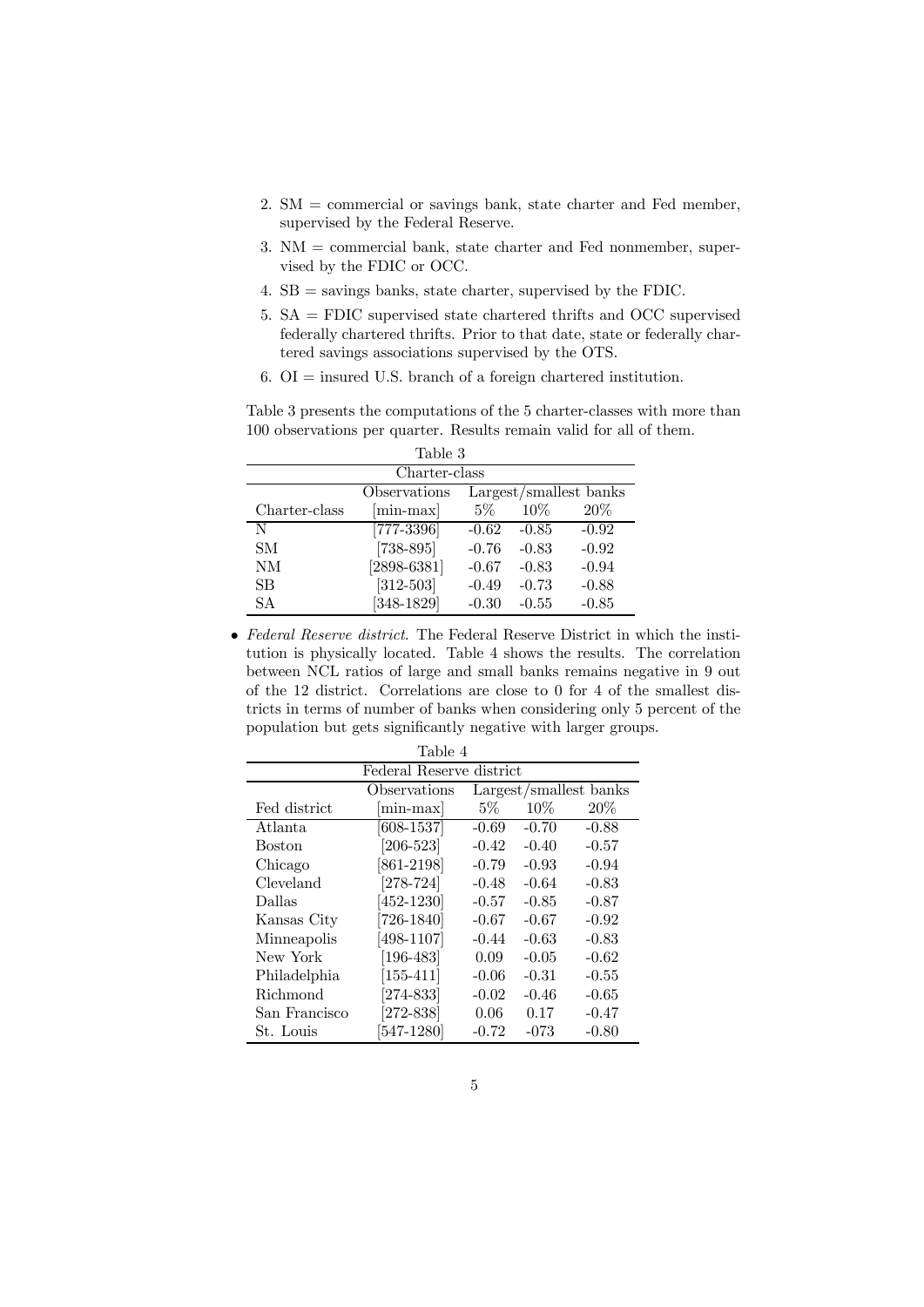### 4 Conclusions

This paper has presented evidence about the negative correlation between nonperforming loan ratios of large and small banks. With quarterly data covering from 1992 until 2017, this negative correlation is a feature of the data that survives controlling for bank size as well as splitting the sample in time and bank characteristics such as specialization, charter class and Federal Reserve district.

This result has several implications for the banking industry in the US. First, it shows how an aggregate worsening of loan quality can be distributed differently depending on the size of a bank. Second, because the supply of credit differs between large and small banks, the different evolution of the quality of their loans may affect aggregate loan supply. This composition effect may remain hidden if one only looks at the relation between the aggregate Nonperforming loan ratio and the aggregate loan level. Third, because loan quality is an indicator of future banking profitability, this result suggests that profitability may diverge across banks according to their size.

#### References

- [1] Clair, R. T. (1992): "Loan Growth and Loan Quality: Some Preliminary Evidence from Texas Banks" Economic Review, Federal Reserve Bank of Dallas, Third quarter.
- [2] Janicki, H. J., and E. S. Prescott (2006): "Changes in the Size Distribution of U.S. Banks: 1960–2005" Economic Quarterly 92(4), Federal Reserve Bank of Richmond.
- [3] Salas, V., and J. Saurina (2002): "Credit Risk in Two Institutional Regimes: Spanish Commercial and Savings Banks" Journal of Financial Services Research 22(3), pp. 203-224.
- [4] Solttila, H., and V. Vihriälä (1994): "Finnish Banks' Problem Assets: Result of Unfortunate Asset Structure or Too Rapid Growth?" Bank of Finland Discussion Paper 23/94.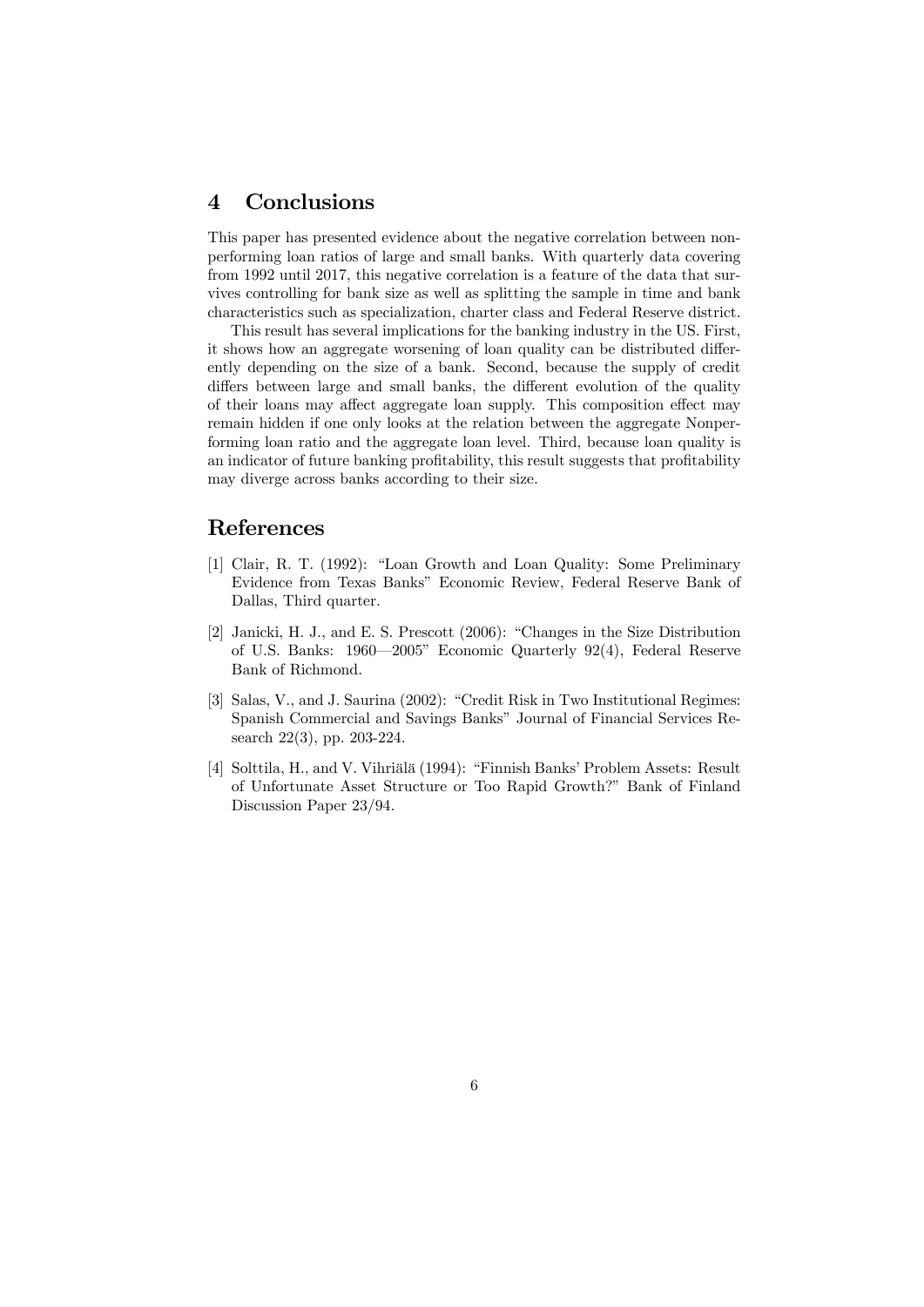